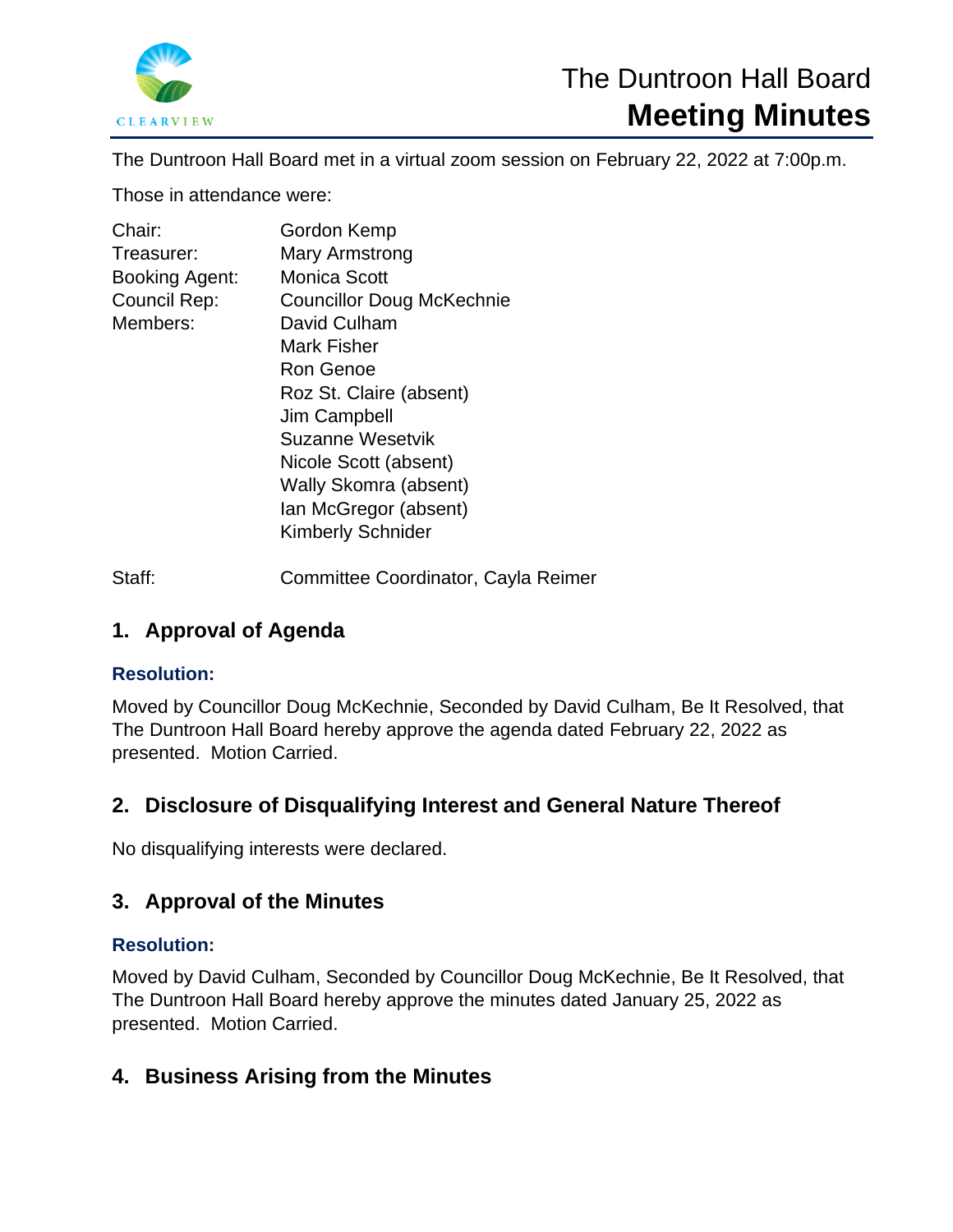#### 4.1 AODA Updates

Gord provided an update on the plans provided by Lloyd and have been accepted as part of the final draft which the General manager of Parks, Culture, and Recreation will bring to Council on March 7, 2022 with Burnsides.

The Board reviewed the final proposed concept designs (attached, stairway has since been updated).

### 4.2 Covid Update

The Board received and reviewed recent COVID updates from the Parks, Culture, and Recreation Department.

## **5. Financial Report**

Treasurer, Mary Armstrong provided a financial report including a bank balance of \$20,950.00, payment of \$7,500 has been issued to Redpath for the furnace. All other bills have been paid in accordance with the budget. Redpaths donated \$500 to the Hall.

## **6. Event & Booking Update**

Booking Agent, Monica Scott provided a verbal update on upcoming rentals, the hall is booked every Saturday from March into June.

Monica provided an update on the Green Beer Day Event. The Board discussed the potential requirements and details.

### **Resolution:**

Moved by Councillor Doug McKechnie, Seconded by David Culham, Be It Resolved, that The Duntroon Hall Board hereby approve hosting the Green Beer Day event on March 12, 2022 in accordance with provincial and health unit guidelines with a budget of \$4,500. Motion Carried.

## **7. Facility Review**

Gordon has been at the Hall everything is good, and he has preventatively, shoveled a path to allow water to escape away from the building.

Loco Empanadas will be at the Hall on Wednesday to fix holes and pick up mail. Gord informed the Board he will pay his rental bill when Covid ends, and he is making more.

Gord informed the Board that there had been a request to access the dog park during the winter months. Gord discussed with the General manager of Parks, Culture, and Recreation who suggested that the parks are not intended for winter use, however; if someone is willing to take on winter maintenance there would be support.